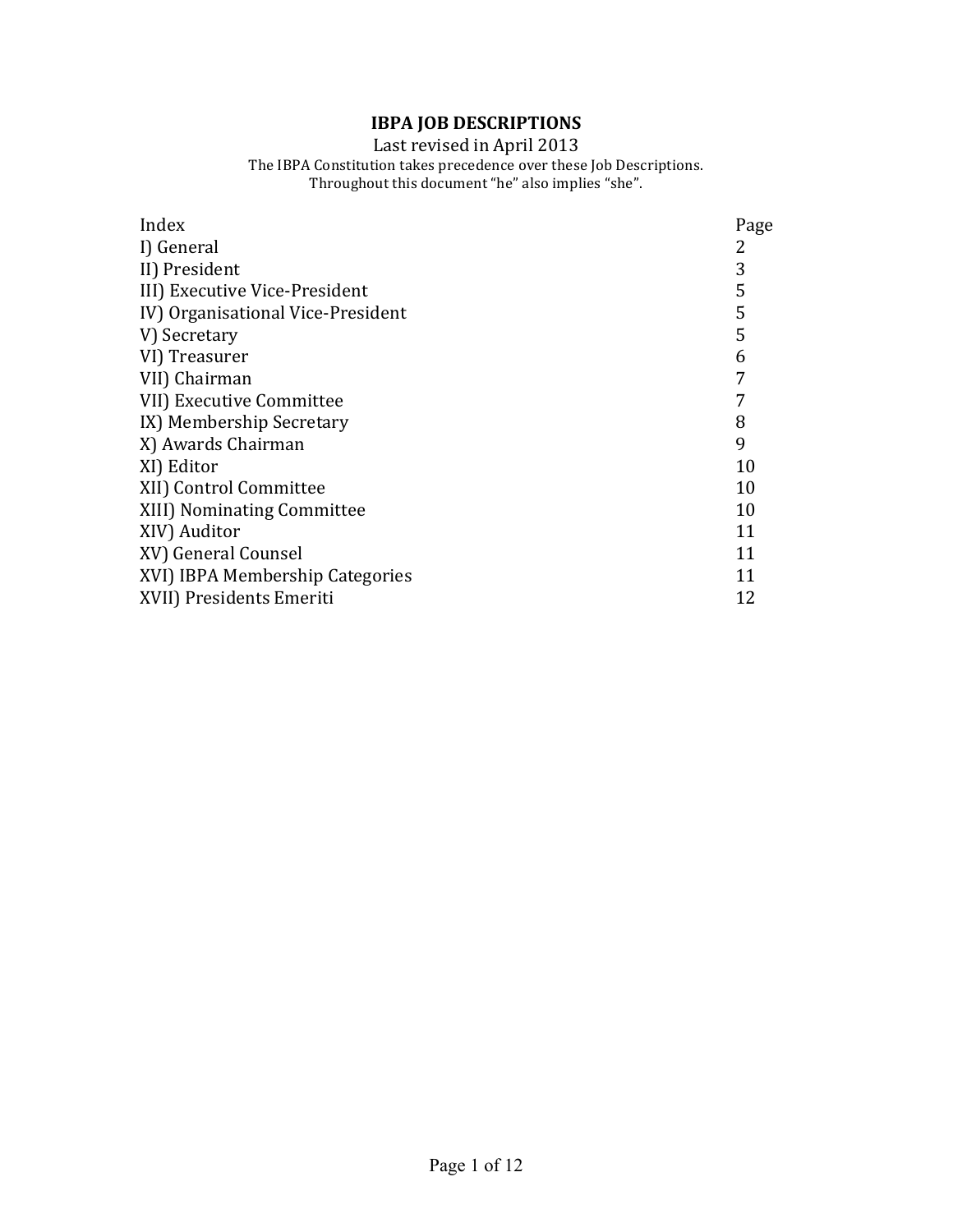## **I) GENERAL** (applying to all persons representing IBPA)

### **1) Collection of dues**

Until membership details and subscriptions are received by the Membership Secretary they are not the responsibility of the IBPA, so any person in receipt of such must without delay transfer the money and details to the Membership Secretary.

### **2)%Filing**

Copies of communications that require retaining must be sent without delay to the Secretary for filing.

### **3) Allowances**

The Executive Committee may decide in advance on an annual allowance for any Officer, Executive Member or IBPA Appointee, to cover miscellaneous expenditure. Any excess is to be treated as an exceptional expenditure (see next).

### **4)%Journeys%and%other%exceptional%expenditure**

Journeys on IBPA business or exceptional expenditure for which reimbursement is required, shall be authorized in advance by the Executive. In an emergency the individual incurring such expense must in advance obtain the consent of two officers who shall have their approval registered by email with the Secretary.

### **5)%Membership**

All members of the Executive have a responsibility to increase the membership of the IBPA by seeking new members; and encouraging them to complete an application form and submit subscriptions.

### **6)%Sponsors**

All members have a duty to bring potential sponsors to the attention of the President, who will appoint a suitable person to conduct liaison. Members should recognize sponsors by mentioning them whenever appropriate.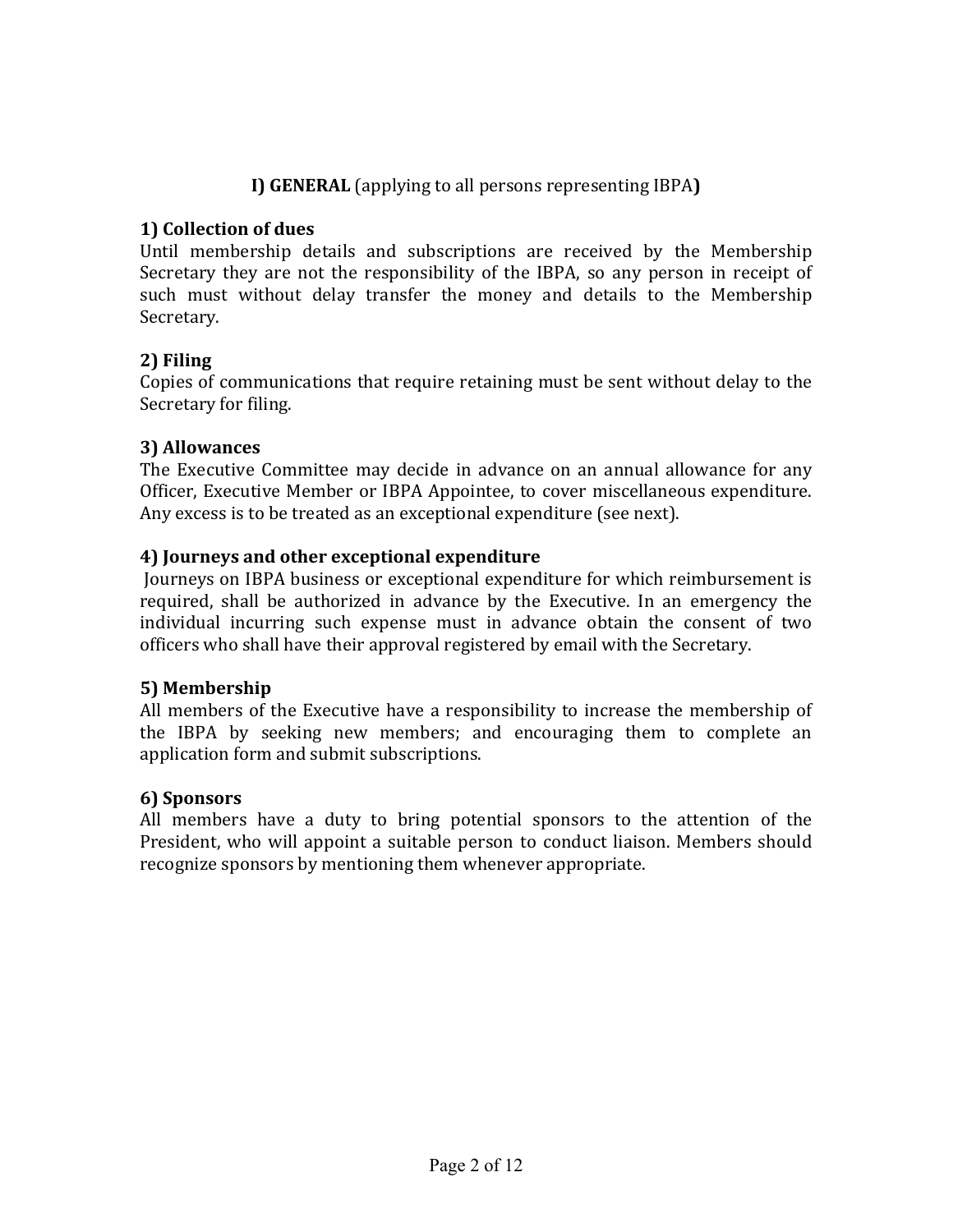### **II) THE PRESIDENT**

## A) RESPONSIBILITIES

The President is the highest-ranking elected Officer and head of the organization. He is responsible for summoning and chairing all General and Executive Meetings. If the President needs to have a free hand in the debate, he may call upon one of the Vice-Presidents, or the Chairman, to chair the Meeting.

The President is the official spokesman of the IBPA on matters of policy. He is in charge of discussions with other bodies, such as the EBL and the WBF. With his signature, subject to approval by the Executive Committee, he closes any deal with other bodies. He also authorizes all press releases on behalf of the IBPA.

The President is the financial leader of the IBPA, and it is his responsibility to ensure that the organisation remains financially sound. Together with the Treasurer, he is responsible for the planning of finances, for budgeting, and that expenses stay within the limits of the budget. He may commit IBPA to expenditures up to 2000 USD without prior approval of the Executive.

The President is also the organizational leader of the IBPA. It is his responsibility that decisions made by the Executive Committee and the AGM are carried out, and that all decisions are in accordance with the Constitution.

### **B) ORGANIZATION**

### 1) Administration

The President oversees the Executive Committee. He is to ensure that each person has clearly defined responsibilities and assignments. The President should keep the Chairman and Vice-Presidents informed of major developments so that they can take over his responsibilities at short notice. The President may give guidance to the Chairman in connection with the nominating process.

### 2) Meetings

The President sets meeting schedules, summons the Executive Committee, and sends notice of, and agenda for, a forthcoming AGM to the Editor for publication in the IBPA Bulletin. The President should make an agenda ahead of each Executive meeting. The President is required to prepare a written annual report for the AGM to be included in the minutes published in the IBPA Bulletin.

The Chairman of each Meeting shall see that minutes of the meeting are taken by the Secretary, or in his absence by an appointed Executive Member. Minutes shall be distributed to those present and invited to the meeting within two weeks and, regarding General Meetings, to the Editor for publication in the Bulletin.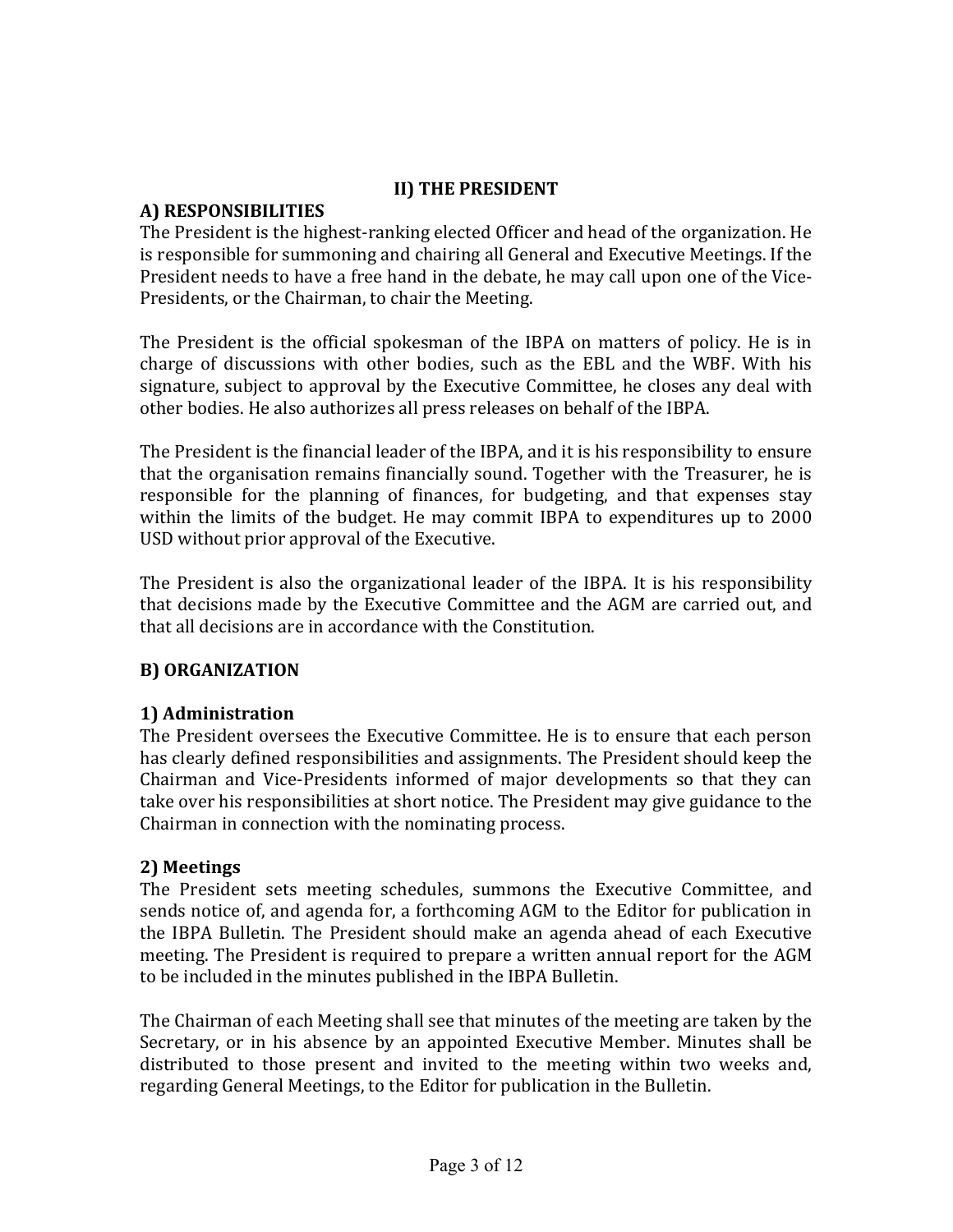### **3)%Representation**

To allow the President to represent the IBPA at the AGM (normally during the World Championships) the Executive Committee shall set an allowance to be used when the President's expenses are not covered by other sources. This can also apply to EGMs and European Championships but not to other Championships.

#### **4) Dealing with other bodies**

The President is the head negotiator of the IBPA. Other Officers or Executive Members cannot conclude agreements unless authorized in advance by the President. If the agreement implies any major changes as to the policy, finances, or organisational structure of the IBPA, the President should not sign any documents without the consent of a majority of the Executive Committee. The Executive Committee may also require ratification of the agreement by the next AGM. The President should see that minutes of negotiations are provided with a copy of the signed agreement, if any, to the Executive Committee, not later than two weeks after the conclusion of negotiation.

### **5)%Finances**

The President is responsible for seeing that the Treasurer fulfils his obligations. He should collaborate with the Treasurer in the preparation of the Budget for the next fiscal year.

#### **6) Delegation of authority**

The President's designee may act for him in any of the functions set out above. The President should only designate an Officer or Executive Committee member, except after obtaining approval in advance by a Vice-President.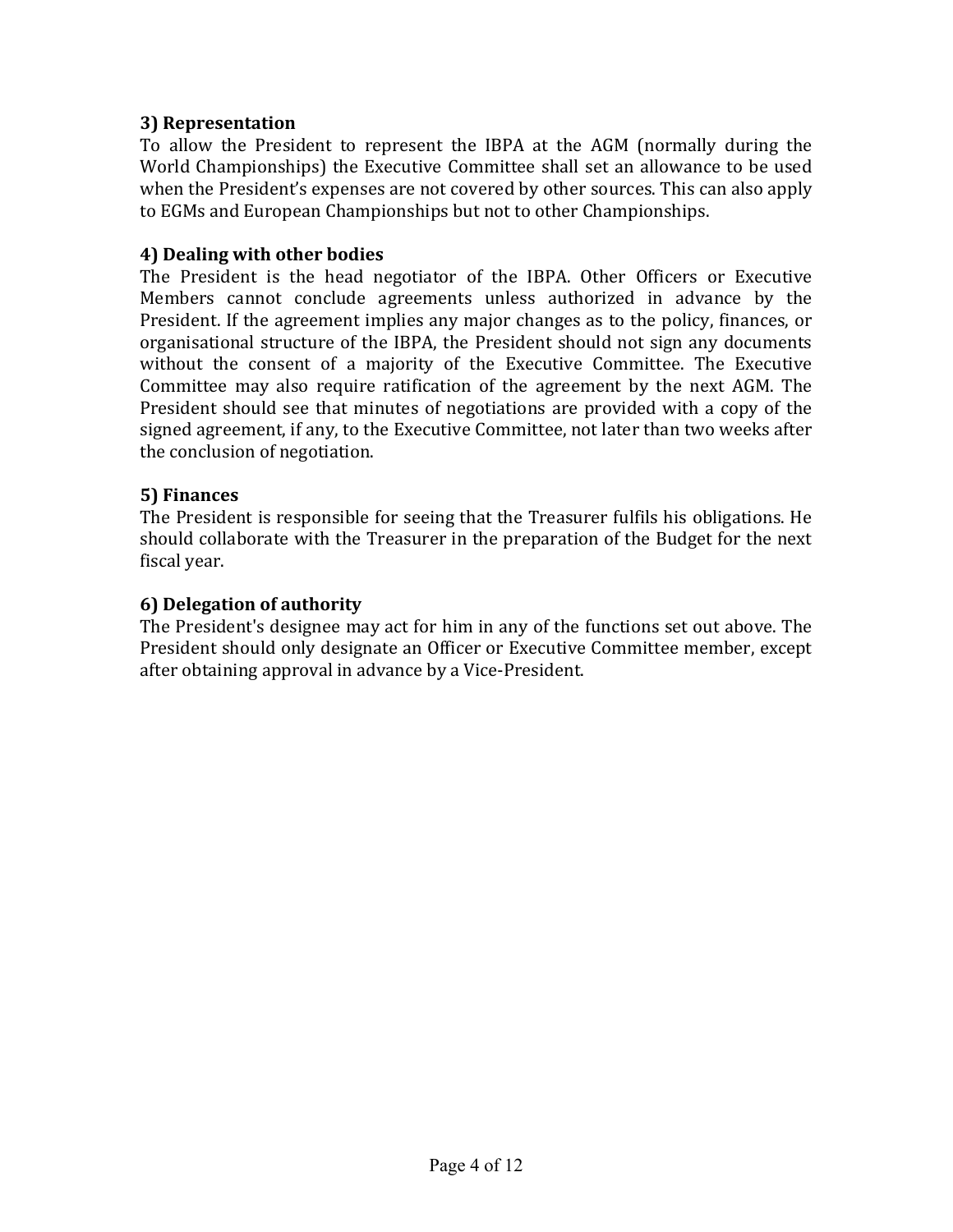### **III) THE EXECUTIVE VICE-PRESIDENT**

The Executive Vice-President is an elected Officer who is second-in-command within the IBPA. It is the job of the Executive Vice-President to undertake the responsibilities of the President in his absence. If the President's position falls vacant between elections, the President's duties pass to the Executive Vice-President and, failing him, to the Organisational Vice-President. The Executive Vice-President should be kept duly informed by the President on matters of importance within the IBPA. He should discuss possible areas of delegation with the President, and remind him, as necessary, of matters requiring attention. He is the President's primary!adviser.

### **IV) THE ORGANIZATIONAL VICE-PRESIDENT**

The Organisational Vice-President is an elected Officer, who is third-in-command within the IBPA. If the President's office falls vacant, and the Executive Vice-President is not available, the Organisational Vice-President assumes the President's role. Failing that, the Executive Committee will appoint another Officer, or one of the Executive Members to take office.

## **V) THE SECRETARY**

The Secretary is an elected Officer whose main task is recording and filing. The Secretary is to take the minutes of every Executive Committee meeting, the AGM, the EGM, and other meetings if so directed by the President. The minutes should be circulated no later than three days after such a meeting to those present and invited to the meeting. Minutes of General Meetings shall be sent to the Editor for publication in the Bulletin.

The Secretary is responsible for collecting written reports from all IBPA Officers and Appointees not less than two days before the AGM. He is responsible for the printing and framing of certificates of Awards, as directed by the Awards Chairman.

The Secretary is responsible for filing and retrieving all significant letters and official documents concerning IBPA.

On request of any Officer, the Secretary should produce memos, letters and other documents and distribute them to members of the Executive Committee and others concerned.

The Secretary is to keep track of time schedules on behalf of the IBPA, and send out appropriate reminders in due time. These should include publication in the Bulletin of notice for forthcoming AGM, proposals for new Officers and Executive members, and appointment of Nominating and Control Committees.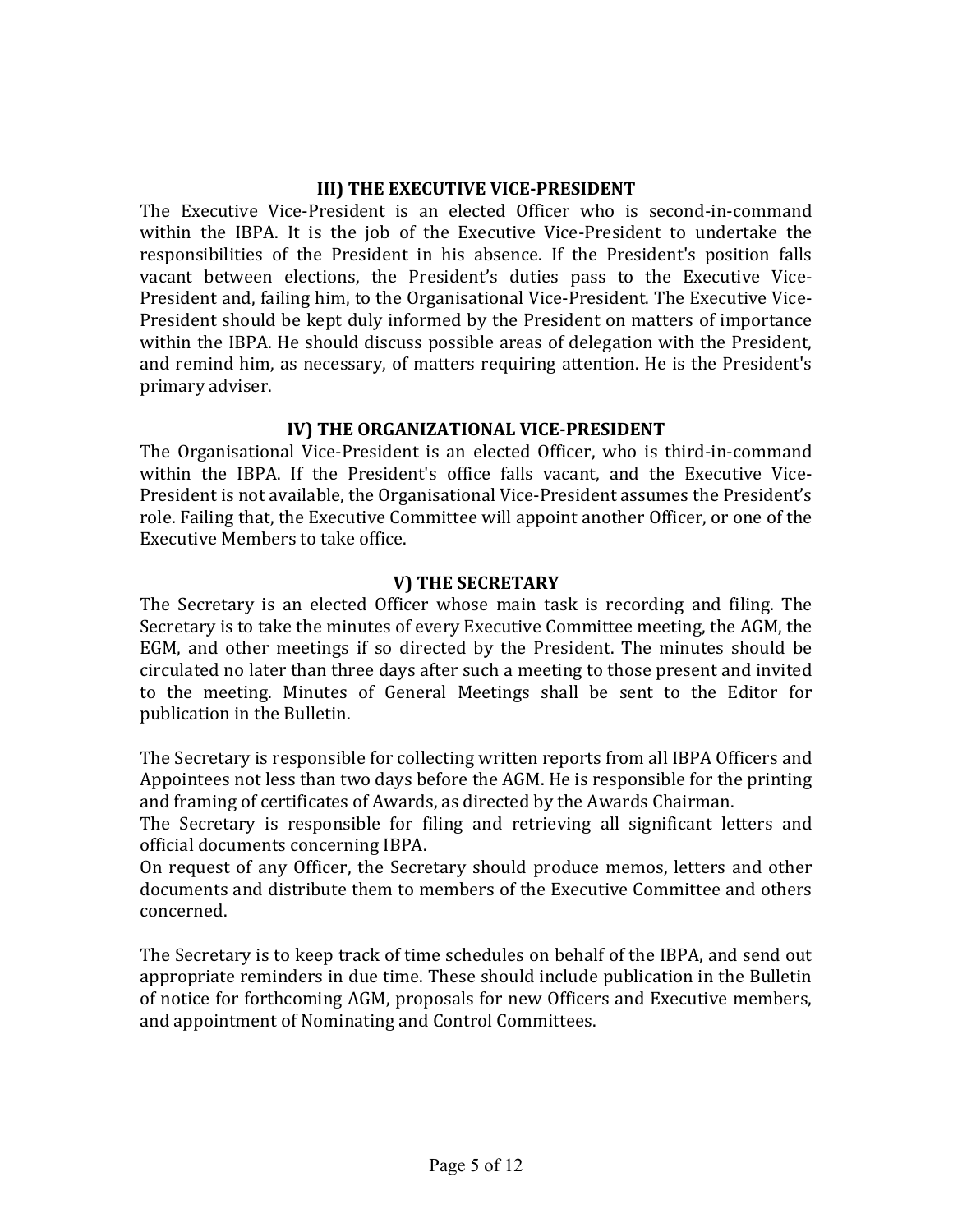### **VI)%THE%TREASURER**

The Treasurer is an elected Officer whose main task is budgeting and accounting.

### **1) Bank Accounts**

The Treasurer is responsible for all money transactions coming in to or being paid by the IBPA. The IBPA may have a working account from which only the Treasurer may withdraw money but the bulk of IBPA's funds must be in a bank account from which money can only be withdrawn on the authorization of two out of three officers, namely the Treasurer, President and Chairman. The Executive Committee has the right to nominate a fourth person who can co-authorize payments.

The Treasurer should keep contact with the Membership Secretary to ensure that membership subscriptions are duly deposited in IBPA's account; and with the President to see that sponsorship monies and grants are duly collected. The approval of the Executive committee shall be sought for any term deposit that makes a tranche of IBPA funds unavailable for immediate access. IBPA funds should be maintained in more than one currency to protect the organization from the collapse in the value of one currency. The balance between currencies should be reported in the annual accounts.

## **2) Annual Accounts**

The Treasurer shall prepare the annual accounts within two months of the end of the fiscal year and submit them for checking to the President and other Officers, and then to the Auditor, for auditing within three months after the end of the financial year.. The accounts should be presented in one currency with comparisons with the previous year. The accounts, vouchers and all bank statements must be sent to the elected Auditor for auditing. The Treasurer must see that they are returned. The Treasurer must also see that the accounts are published prior to the AGM and, after approval by the AGM, in the Bulletin.

## **3)%Budgets**

In collaboration with the President, the Treasurer is responsible for preparing a budget for the next fiscal year in time for presentation at the AGM. The Treasurer must report without delay to the President, and later to the AGM, any significant deviation in the current fiscal year from budget. The entries in the budget for the next fiscal year should be compared with the similar items in the current and previous year's budget and presented in one currency.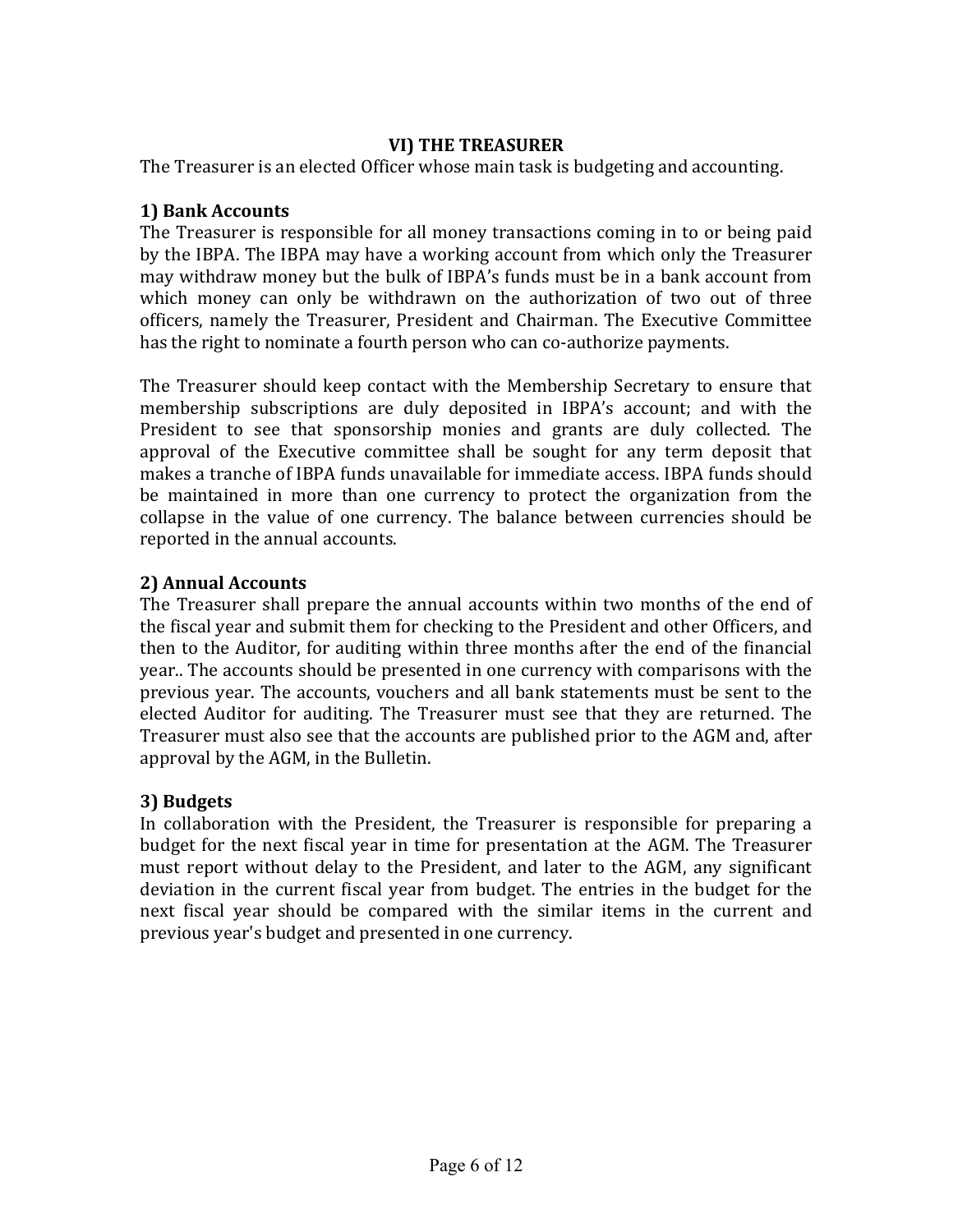### **VII) THE CHAIRMAN**

"Chairman" is an honorary title given to an individual who has done outstanding service to the IBPA. The title is awarded by resolution of an AGM upon prior recommendation of the Executive Committee. The Chairman is ex officio an Officer of the IBPA. He is summoned to meetings of the Executive Committee, and has full voting rights.

The Chairman selects and heads the Control Committee (CC), which is to check and balance both the financial situation and any other matter or decision dealt with by the Executive Committee. The Chairman shall be kept regularly informed by the President, the Treasurer and all other Officers.

The Chairman selects and heads the Nominating Committee (NC) to determine annual nominations for Officers and the Executive Committee. He shall keep in contact with the President and the Executive Committee, and pay attention to their advice. If necessary for any reason at all, the NC may refuse to renominate any elected Officer or Executive Member. In making nominations for the Executive some priority should be given to the principal Appointees. The Chairman is to verify the willingness of potential nominees to serve.

The Chairman should take immediate action if any infractions or violations of the Constitution have occurred. He should keep in contact with the members of the Control Committee, and he should once every year prepare a written statement about the "state of the realm" to be presented to the AGM. In the absence of the President and vice-Presidents, or at the invitation of the President, the Chairman may head any IBPA meeting.

### **VIII) THE EXECUTIVE COMMITTEE**

The Executive Committee (EC) consists of the elected Officers, the Chairman and nine elected Executive Members. Each Executive Member is elected for three years. Periods are overlapping, so that three Executive Members stand for election/reelection each year.

An Executive Member may be called upon to do a job by the President and/or by the Executive Committee. An Executive Member may be designated to chair any EGM or AGM, to supervise Prize-giving Ceremonies, or to take the minutes from any Meeting in the absence of the Secretary.

The Executive committee shall approve the appointment of persons (the "Appointees") to fulfil specific roles such as the Bulletin Editor, Membership Secretary, and the Awards Chairman.

The Executive Committee meets at the venue of the AGM and the World and European Championships. The Executive Committee checks and balances the organisation, so it must be kept duly informed by the President and Officers.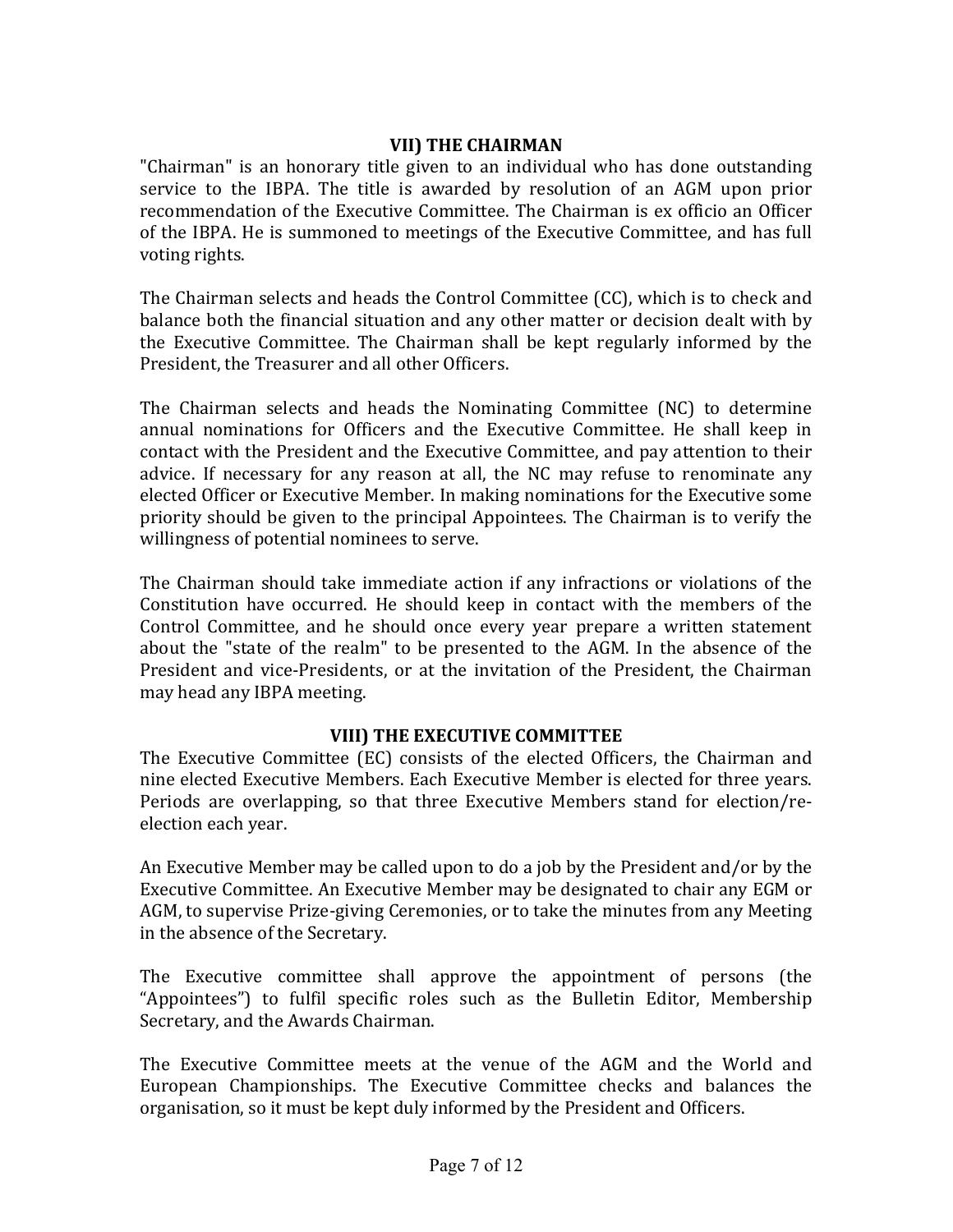### **IX) THE MEMBERSHIP SECRETARY**

The Membership Secretary is appointed by the President, subject to ratification by the Executive Committee, to deal with all membership matters. He collects and registers members' subscriptions and/or payments for additional services such as a printed copy of the Bulletin, together with their personal details such as land address, email address, and membership category.

He is responsible for keeping the Membership File containing these details up to date and that members have access to their own record on this file. He is responsible for the annual call in the Bulletin for dues to be paid and an initial reminder to members who are late paying their dues. He should also provide lists of members in good standing and ditto lapsed to the President and the Press Room Manager prior to European and World Championships.

The Membership Secretary must keep the Treasurer informed of monies received.

The Membership Secretary is responsible for the design and distribution of the membership form.

The Membership Secretary should every year prepare a written report to be submitted to the AGM containing the membership figures for each category of membership at the time of reporting with comparative figures at the time of the previous AGM, a list of new members and their country, and any report he has received of deceased members.. This report must be sent to the President and Secretary no later than two weeks prior to the AGM.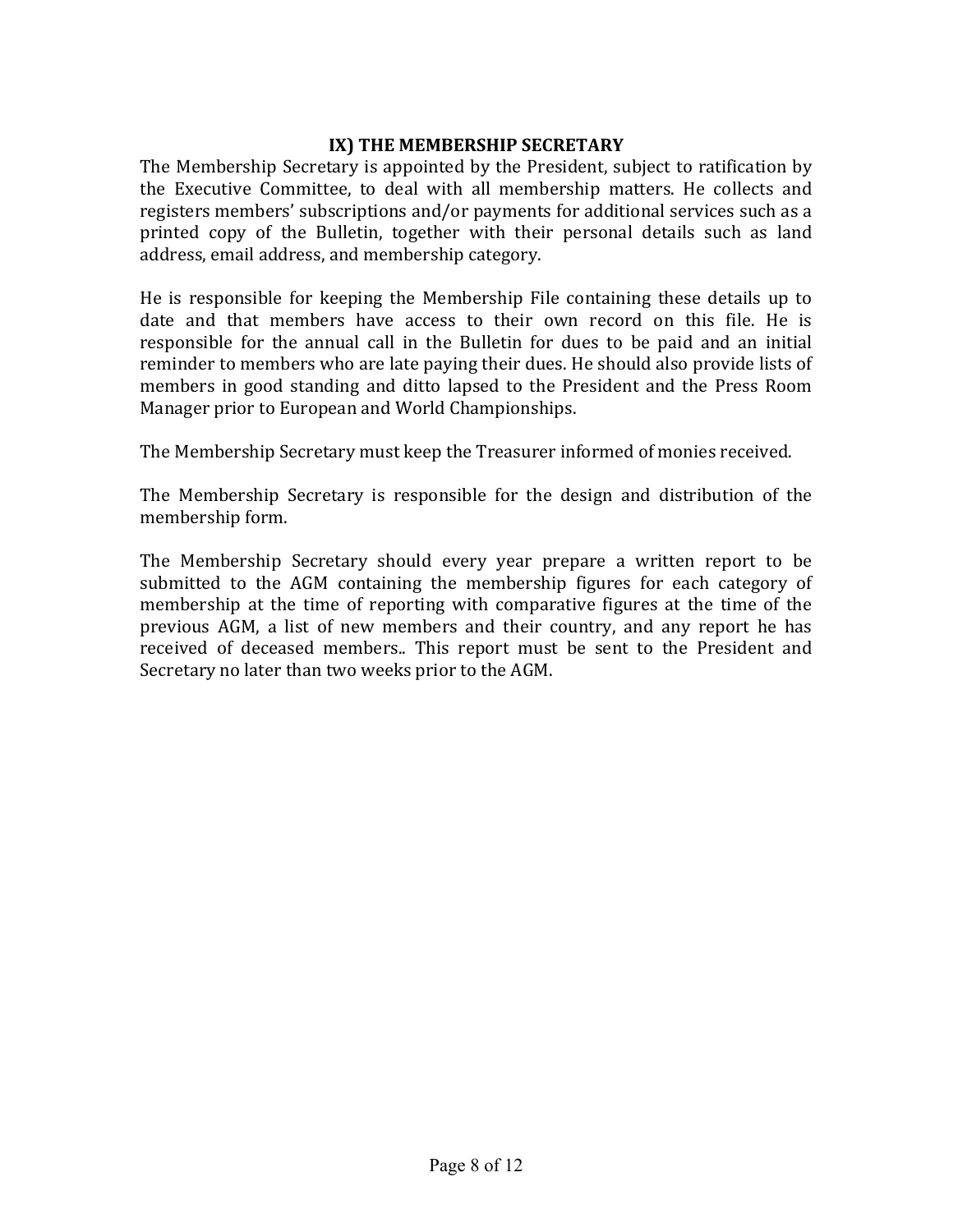### **X) THE AWARDS CHAIRMAN**

The Awards Chairman is appointed by the President, subject to ratification by the Executive Committee, to deal with all awards organized and presented by the IBPA. These are, at June 2012:

#### **1) The IBPA Personality of the Year**

This Award shall have no sponsor and be ratified by the Executive committee before presentation.

2) Journalist Awards for reporting the Best Play, Best Defence, Best Auction, Best **performance by a Junior**, and authoring the **Best Book**.

The Awards Chairman draws up a shortlist for the Awards and appoints a panel of members of appropriate skills, deemed to be independent, who vote on the shortlist. Sponsors are sought for the Awards with at least half the sponsorship going directly to IBPA and the remainder available for disbursement in prizes.

The Awards Chairman may nominate other occasional awards for ratification by the Executive committee.

Any person may win an award but IBPA Officers are excluded from the the monetary element of prizes. Other Executive members are limited to one monetary prize at each Award Ceremony. The main monetary prize is for the journalist who submitted the winning report. The players featured are entitled to a certificate recording their achievement and a small monetary thanks for attending the Awards Ceremony. If the author of the winning article, or book, is not an IBPA member in good standing, he is not entitled to a monetary prize, but can receive the balance available after joining IBPA and paying the subscription due for the current and two subsequent years.

The Awards Chairman and the Executive Committee should endeavour to keep the list of winners confidential until the Awards Ceremony.

Award Winners are entitled to a certificate recording the win with a suitable frame. Certificates will be issued both to the players and to the journalist, in addition to potential cash and/or other prizes.

The Awards Chairman is responsible, with the assistance of the Secretary, for organizing that the prepared certificates are available, printed and, where appropriate, framed and ready for handing out at the Awards Ceremony. The Awards Chairman, with the assistance of the Editor, should prepare a short presentation of the award winners, to be published in the Bulletin together with the article describing the award-winning play.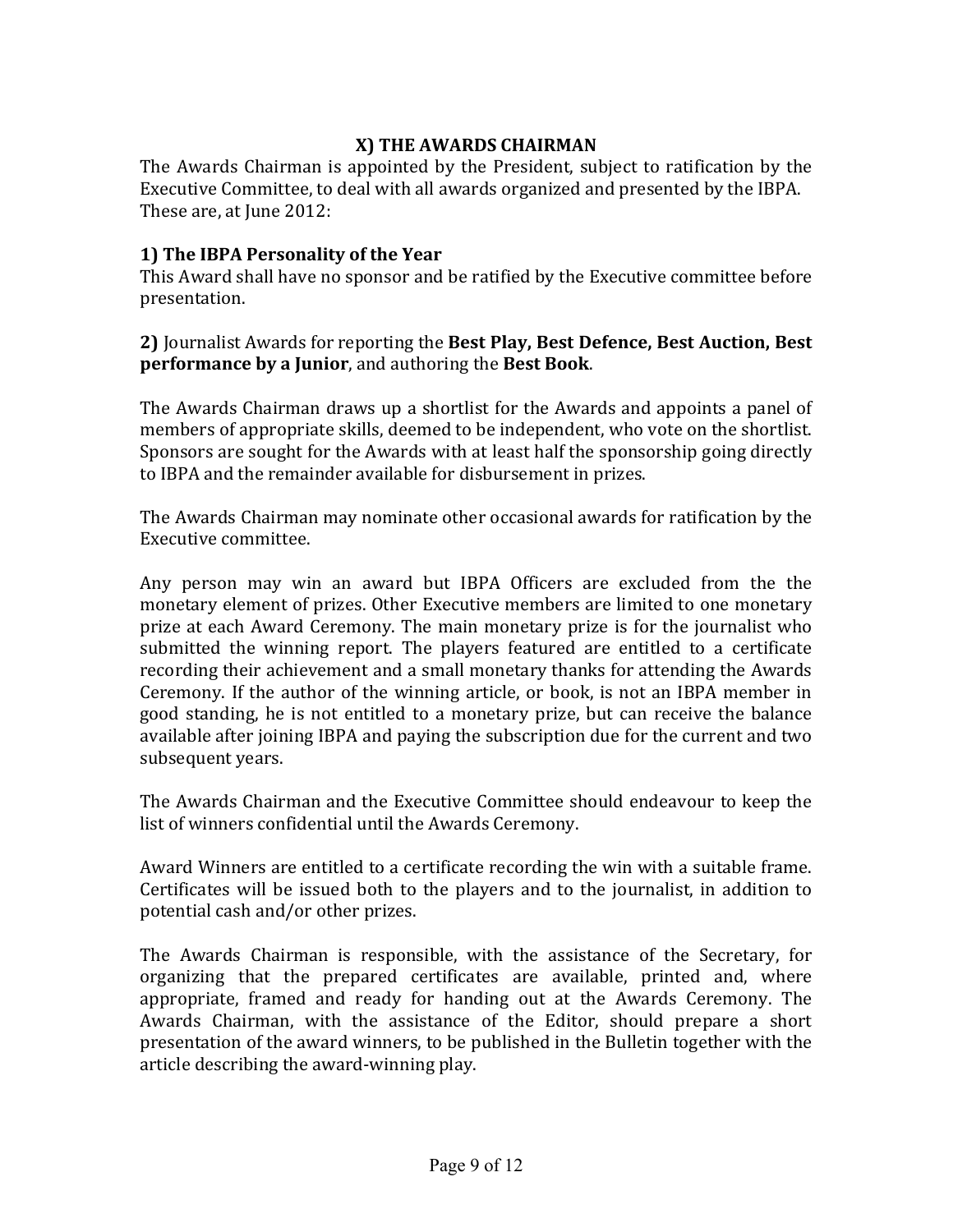### **XI) THE EDITOR**

The Editor of the Bulletin is appointed by the Executive Committee, which determines his remuneration and expense allowance. He reports to the President, and in cases of intended publication of controversial material, he is to consult the President before doing so.

The Editor is responsible for the contents, the keeping of time-limits and for the layout of the Bulletin. It is the duty of the Editor to know the publication requirements of the Constitution and these Job Descriptions. When Awards are mentioned he should use the current sponsor's title.

The President or the EC may authorize additional pages and special issues.

The IBPA budget may contain a travel allowance for the Editor to the venue of the AGM provided that his travel expenses are not covered by another source.

#### **XII)%THE%CONTROL%COMMITTEE**

The Control Committee (CC) consists of at least three members. The Chairman selects and heads the Control Committee, which is to check and balance both the financial situation and any other matter or decision dealt with by the Executive Committee.

The Control Committee should take immediate action if any infractions or violations of the Constitution have occurred.

The Control Committee, or the Chairman with the consent of at least one other member of the Control Committee together with at least two other Executive members, has the right to call an Extraordinary General Meeting (EGM). Notice of such an EGM must be published in the IBPA Bulletin at least two months in advance.

#### **XIII)%THE%NOMINATING%COMMITTEE**

The Nominating Committee (NC) consists of at least three members, appointed and headed by the Chairman.

The NC is to determine nominations for Officers and Executive Committee members as required by the Constitution. It shall keep in contact with the President, the Control Committee and the Executive Committee, and pay attention to their advice.

If necessary for any reason at all, the NC may refuse to re-nominate any elected Officer or Executive Member.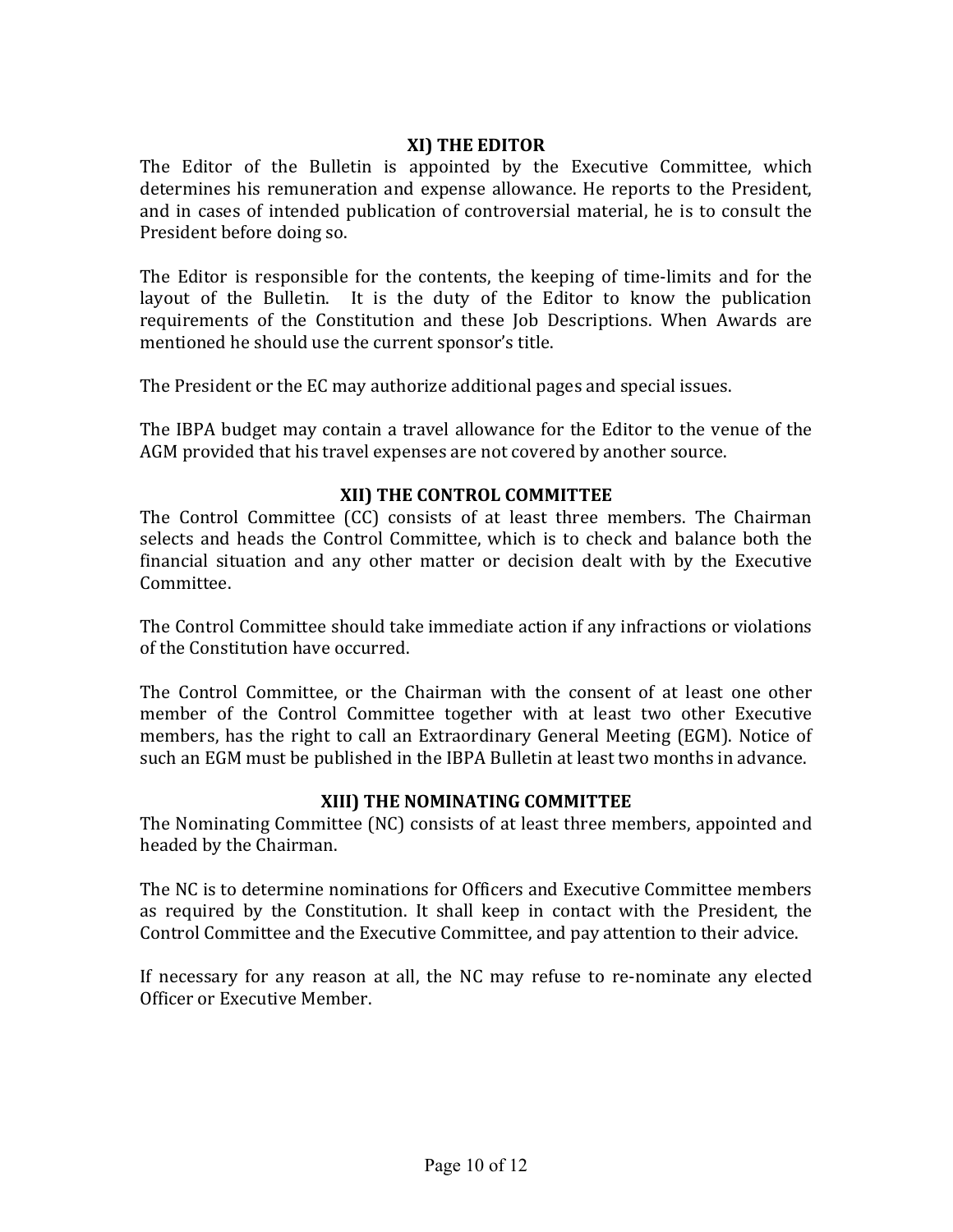#### **XIV) THE AUDITOR**

The Auditor is elected for each fiscal vear by the AGM. He shall report to the president if he has not received, not later than three months after the end of the fiscal year, from the Treasurer, a written account of the last fiscal year with accounts, vouchers and bank statements. He should return this documentation to the Treasurer after straightening out any doubtful points. His own statement shall be sent to the President in due time before the AGM. His report will be submitted to the AGM by the President or his proxy.

#### **XV) THE GENERAL COUNSEL**

The General Counsel is appointed by the Executive Committee, subject to the approval of the AGM, to deal with all matters concerning the Constitution and other legal matter involving the IBPA. The General Counsel interprets the Constitution whenever it is considered necessary. He suggests, as necessary, amendments and modifications to the Constitution.

The General Counsel represents and advises the IBPA in all matters needing an attorney at law, including lawsuits for or against the IBPA. The General Counsel should file major documents with the Secretary.

### **XVI)%IBPA%MEMBERSHIP%CATEGORIES**

There are three main categories of membership:

### **1)%Full%members**

Full members are those in good standing who are eligible as a bridge columnist, correspondent, editor, author or publisher of bridge books, pamphlets, or work in the media. Once eligible to be a Full Member a person retains this eligibility after retirement. Any dispute about eligibility shall initially be handled by the Membership Secretary, then referred to the President, and in the last resort dealt with by the Executive Committee as specified in the Constitution. Full members are expected to contribute to the IBPA Bulletin free of recompense at least once a year.

### **2)%Honour%Members**

Honour members are Full Members who do not have to pay the annual subscription. They have been elected by the AGM after nomination by the Executive committee for long-standing exceptional service to IBPA, or to bridge in general.

### **3) Associate members**

Associate membership is open to people who are not eligible to be Full Members. They do not have any other rights than receipt of the Bulletin. Associate members pay the same dues as full members.